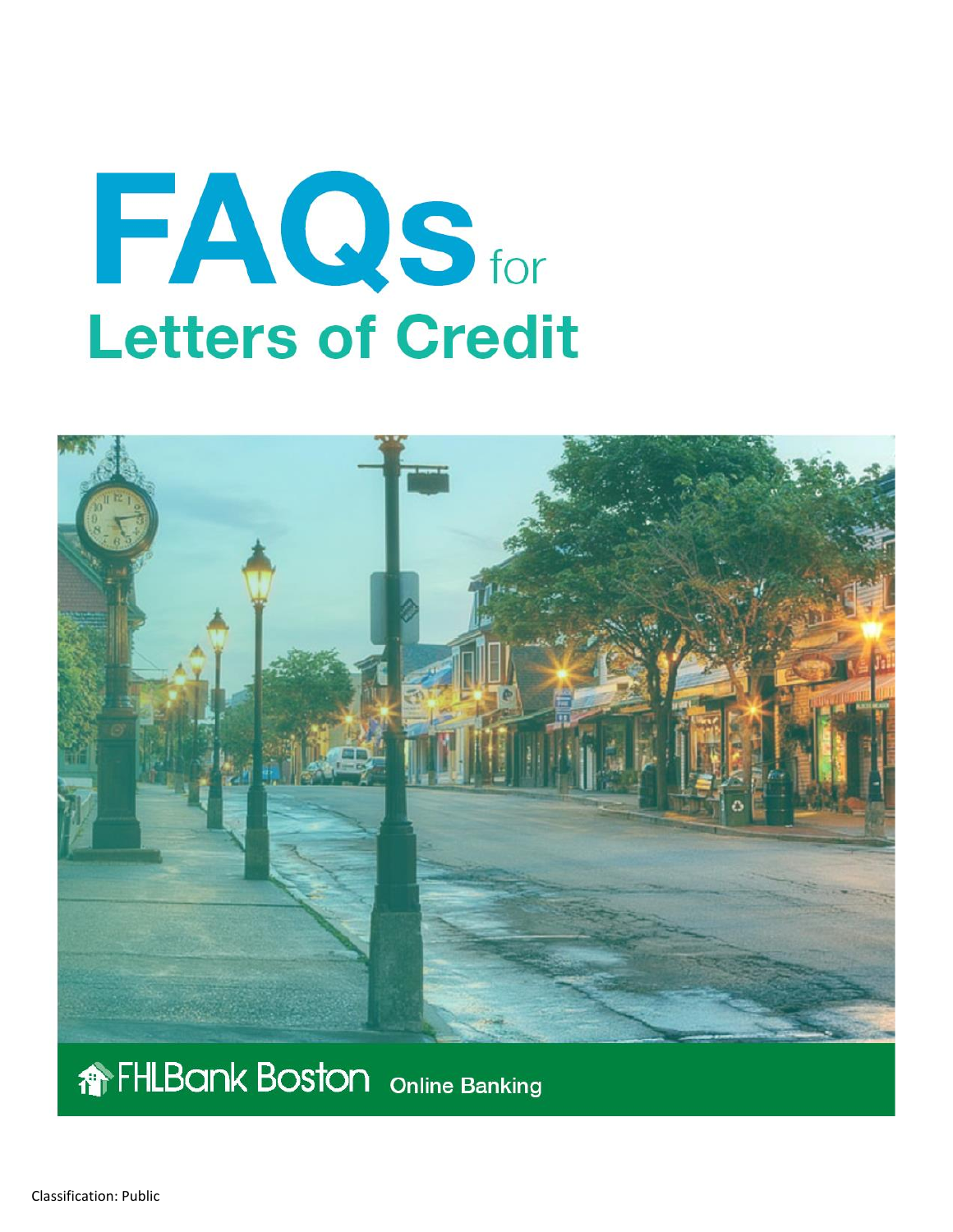### **LETTERS OF CREDIT (LOCs)**

#### **What are the business hours to enter LOCs to be effective on any day other than same-day?**

You can create LOC transactions up to 30 days in advance of the effective date between the hours of 8:30 a.m. and 5:00 p.m.

#### **What are the business hours to enter LOCs to be effective same-day?**

In all cases, FHLBank Boston (the "Bank") will process same-day LOCs on a best efforts basis. If an LOC is initiated for a beneficiary that has been pre-approved by the Bank as an eligible public unit, it will appear on our **prepopulated list** in the Beneficiary field and can be submitted for same-day effectiveness up to 5:00 p.m., although we strongly recommend submission by 3:00 p.m. Transactions initiated but not approved by an authorized individual at your institution will be automatically rejected by the Bank at 5:00 p.m. and you will have to submit the request again on the following day.

If the beneficiary is not on our prepopulated list and the LOC is not approved/submitted by an authorized individual at your institution prior to 12:00 p.m., the transaction may not get processed for same day and will be automatically rejected at 3:00 p.m., requiring you to submit the request again the next day. Therefore, it is critical to have new beneficiary transactions created early to allow for review and processing. The prepopulated beneficiary list is updated as soon as new beneficiaries are approved.

#### **How will LOCs be delivered to beneficiaries?**

Members have the option to request *Email* or *Print & Mail* delivery to beneficiaries. However, please note that a valid email address is required for every beneficiary, regardless of delivery method.

**Delivery Option to Beneficiary:**  $\bullet$  Email  $\circ$  Print & Mail (\$25.00 fee)

*Email*: The LOC document will be sent directly to the contact you provide on the LOC Beneficiary field at no charge.

*Print & Mail*: The LOC document will be sent via overnight mail to the contact you provide on the LOC Beneficiary field with a \$25.00 charge applied to your IDEAL Way Account. If you request print and mail service, beneficiary documents for transactions approved after 3:00 p.m. will be sent on the following business day.

#### **Will the Bank treat electronic LOCs differently than physical LOCs?**

No, the Bank considers electronic documents relating to LOCs to be the equivalent of physical documents. The Bank will treat electronic LOCs and related electronic documents, such as draw requests submitted via electronic mail, as originals (unless such electronic document expressly indicates that it is a copy), and will honor that electronic document to the extent that it complies with the terms and conditions of the underlying LOC.

#### **How will I know when an LOC has been delivered to beneficiaries?**

The initiator will receive an email notification at each step of the LOC approval and issuance process, including a notification when the LOC has been submitted to the beneficiary. The Bank will notify the member contact if the beneficiary email is undeliverable.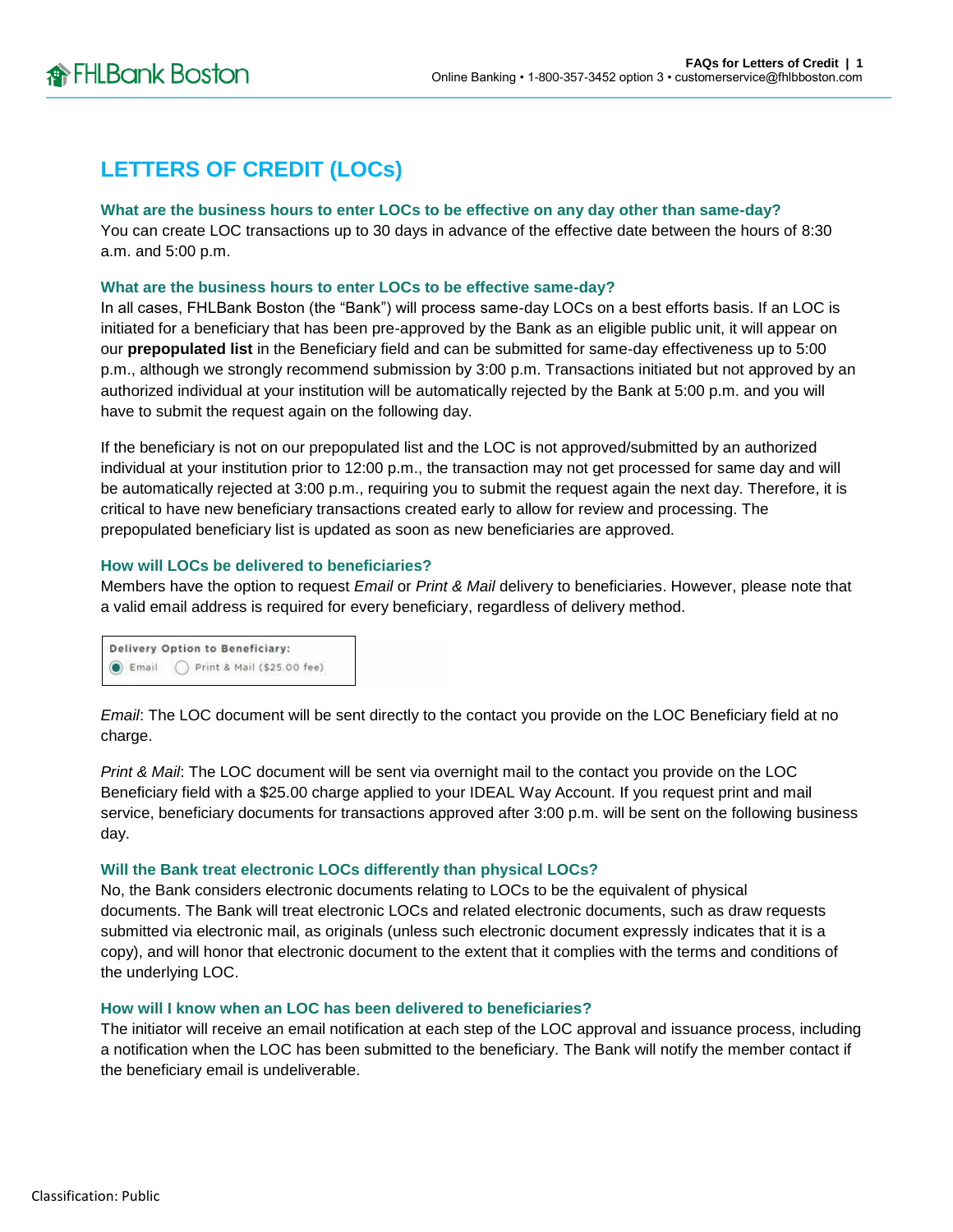#### **How will I obtain a copy of the LOC after it has been issued?**

Copies of LOCs will be available in the member's reports section in Online Banking for 180 days from the creation date of the LOC. Members can download and save copies for future reference.

#### **What types of LOC products can I initiate in Online Banking?**

You may initiate Fixed Balance, Variable Balance, or Refundable Balance Public Unit Deposit LOCs in Online Banking. For all other LOCs, [click here](http://www.fhlbboston.com/members/forms_and_apps/05_05_01_credit_products_forms.jsp) to locate the appropriate application form.

#### **What is the maximum term for LOCs created using Online Banking?**

You can create LOC transactions with a 10-year maximum term using Online Banking. If you require a longerterm transaction, please contact your relationship manager.

#### **What is the Beneficiary Information type ahead feature?**

When you create a transaction, the public unit may already exist in Bank records. Simply enter at least four characters in the Beneficiary field and select from the prepopulated drop list. In the example below, entering "city" made the public units appear in alphabetical order. In the second example, entering part of the city name narrowed results to limit the list.

|                                                                                                  | City                               |  |
|--------------------------------------------------------------------------------------------------|------------------------------------|--|
| City of Auburn<br>City of Augusta<br>City of Barre<br>City of Bath<br>City of Biddeford          | Barre City School District         |  |
|                                                                                                  |                                    |  |
|                                                                                                  |                                    |  |
|                                                                                                  |                                    |  |
|                                                                                                  |                                    |  |
|                                                                                                  |                                    |  |
| City of Boston                                                                                   |                                    |  |
| City of Brewer                                                                                   |                                    |  |
| City of Buffalo                                                                                  |                                    |  |
| City of Burlington                                                                               |                                    |  |
|                                                                                                  |                                    |  |
|                                                                                                  | haven                              |  |
|                                                                                                  |                                    |  |
|                                                                                                  |                                    |  |
|                                                                                                  |                                    |  |
| Beneficiary<br>East Haven School<br>East Haven School District<br>New Haven Town School District | Town of East Haven School District |  |
|                                                                                                  | Town of New Haven                  |  |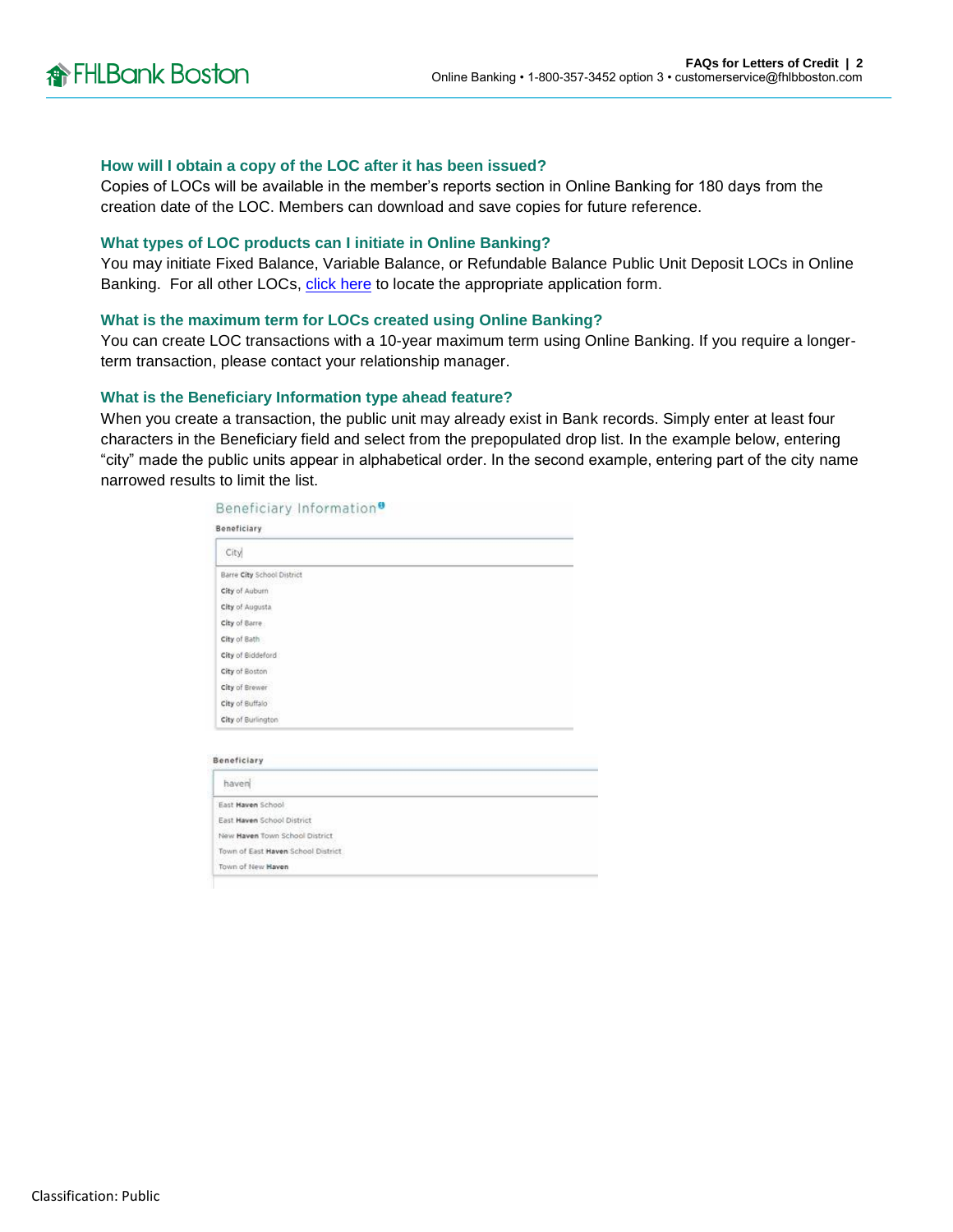#### **What if the beneficiary isn't on the Bank's pre-approved Public Unit list?**

Begin entering the name. The message below will appear, indicating the beneficiary has not previously been verified by the Bank. You may continue with the application, but additional processing time may be required. Our legal department will review the beneficiary to ensure the status of the public unit.



The beneficiary you have provided has not previously been verified by FHLBank Boston as an eligible public unit and must be approved by our legal department prior to processing. You may continue with your application, but please note additional processing time by FHLBank Boston may be necessary. Please call 1-800-357-3452 and select option 3 with any questions or concerns.

#### **How do I check the status of my institution's LOCs?**

Once you submit your LOC transaction, you can monitor the status via the View Letter of Credit List on the menu bar

#### Letters of Credit List

| Pending Approval by Member     |  |
|--------------------------------|--|
| In Process with FHLBank Boston |  |
| Outstanding                    |  |
| Rejected                       |  |
| Closed                         |  |

- **Pending Approval by Member –** transactions that have been initiated by a user at your institution that are awaiting approval by an authorized approver at your institution.
- **In Process with FHLBank Boston –** transactions that have been approved by your institution but require review by Bank staff (e.g. Legal or Credit)
- **Outstanding –** approved, active LOC transactions
- **Rejected –** any initiated LOC that was rejected either by an authorized user at your institution or by the Bank
- **Closed –** matured LOCs